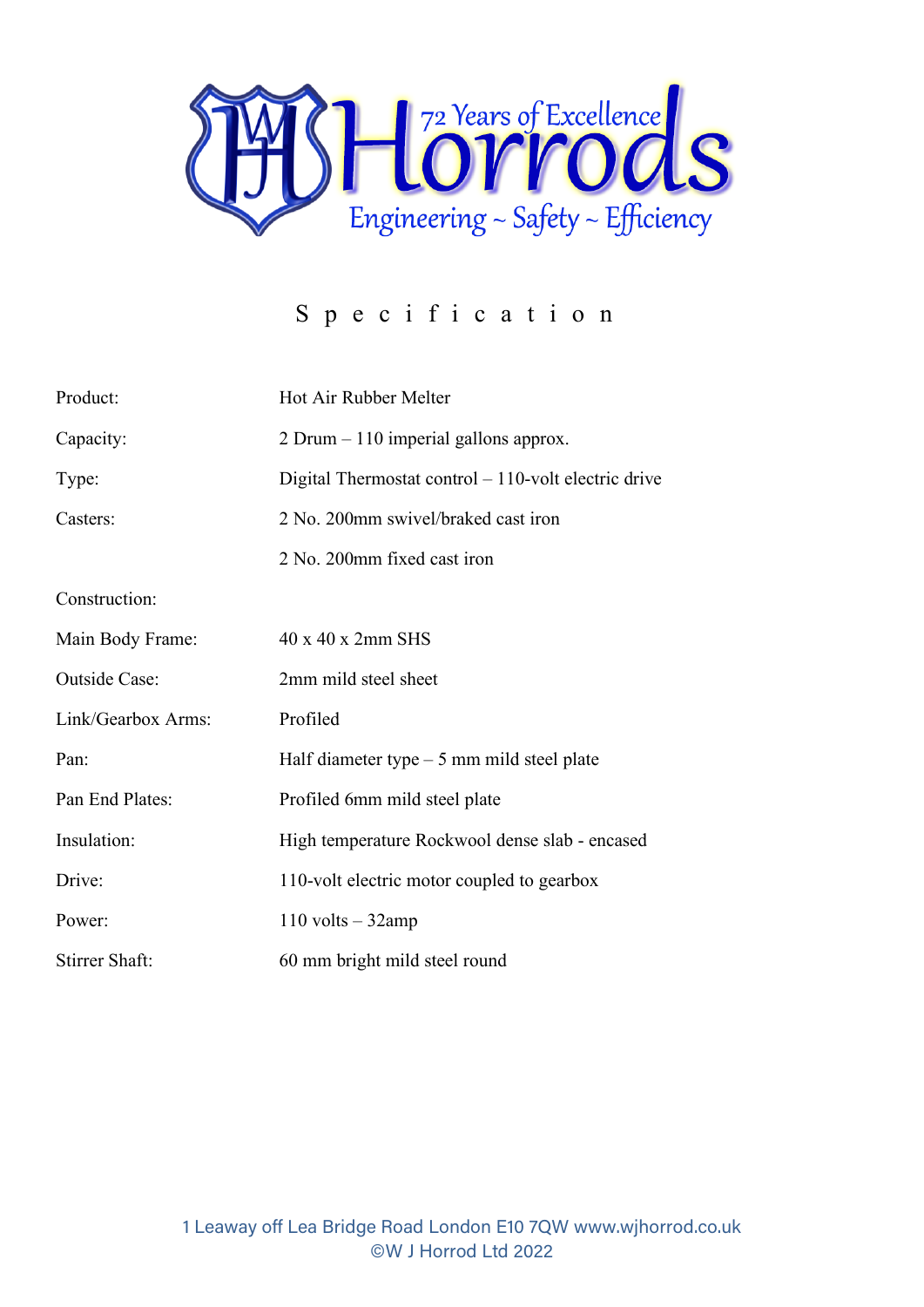

| <b>Stirrer Shaft Bearings:</b> | 2 No. heavy duty self-aligning 60 mm pillar blocks                         |  |
|--------------------------------|----------------------------------------------------------------------------|--|
| Agitation:                     | Oscillating continuous paddle                                              |  |
| Firing:                        | LPG propane gas                                                            |  |
| Burner:                        | Open nozzle type, 2 No. 50 mm                                              |  |
| <b>Burner Tubes:</b>           | 4.000 NB SCH40 304 stainless steel pipes                                   |  |
| Flue Return Tubes:             | $114.0 \times 6$ mm mild steel                                             |  |
| Material Outlet:               | Gate type                                                                  |  |
| Temperature Control:           | Electric thermostat control                                                |  |
| Temperature Gauge:             | Digital                                                                    |  |
| <b>Lifting Facilities:</b>     | 4 No. certified metric collared eyebolts<br>4 No. certified 3.25t shackles |  |

Overall Shipping Dimensions:

| Length:         | 1960 mm           |
|-----------------|-------------------|
| Width:          | $1270 \text{ mm}$ |
| Working Height: | $1025 \text{ mm}$ |
| Overall Height: | 1570 mm           |
| Weight:         | $900 \text{ kg}$  |